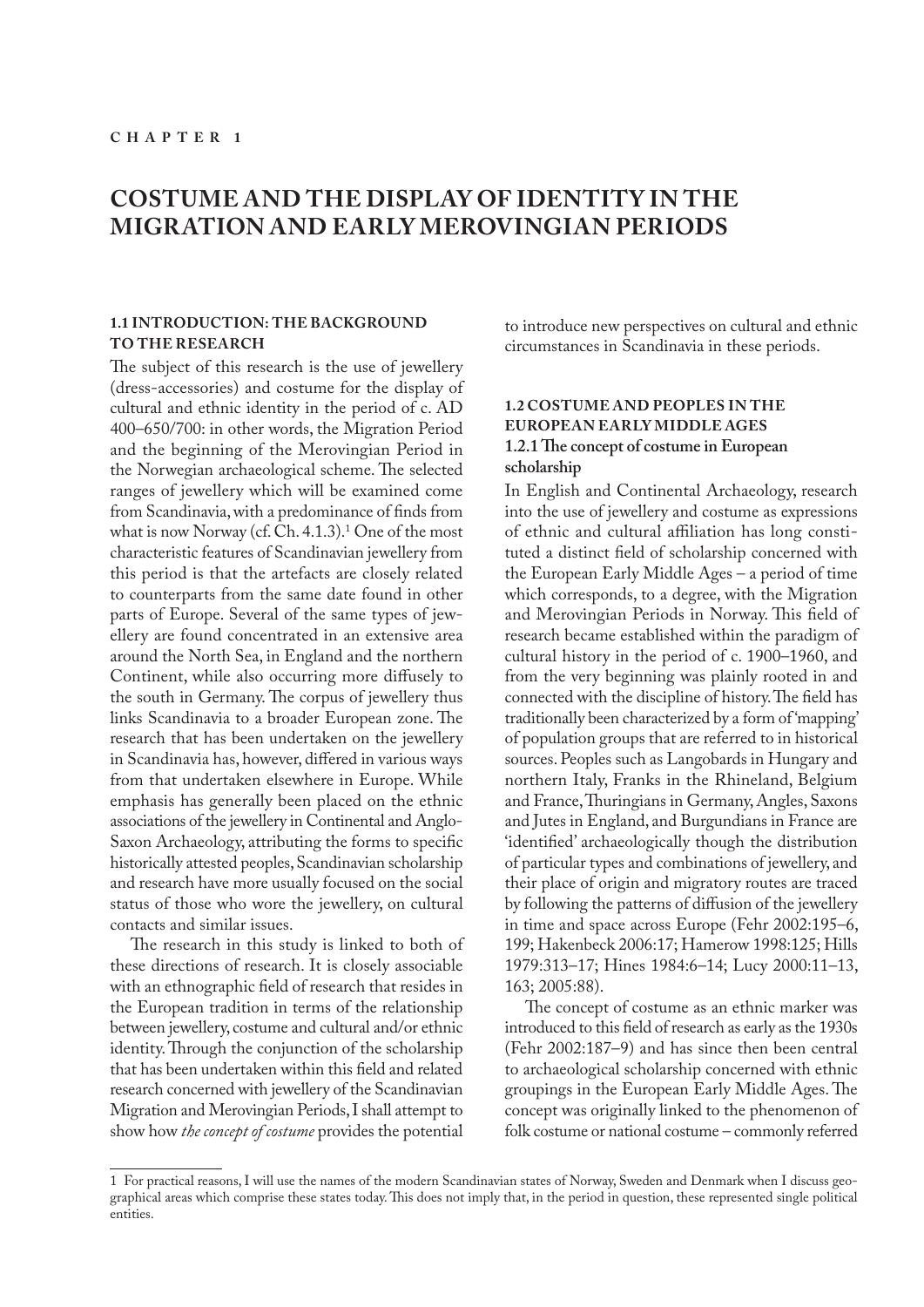to as *bunad* in Norway. Folk costumes as distinctive regional or local modes are a construction of 19th century national romanticism (Eriksen 2002:102; Hakenbeck 2006:12; Pohl 1998a:40). The emergence of this idea can be associated with the establishment and consolidation of new national states over much of Europe. The demonstration of a distinctive cultural tradition was particularly important for the process of state-formation that took place in Europe because it could be used as an argument for the establishment of independent states. The costume tradition turned into an indicator of the nation's cultural distinctiveness through being linked with 'the farmers' costume', because the figure of the farmer was seen as the genuine and real representative of the people of the nation, with 'pure' ethnic and cultural roots that were well preserved and deeply rooted (quite literally) in the land. Research into costume can in itself be said to have contributed to the sense of a shared national identity that was an important component of archaeology as a subject in the first half of the 20th century (Eriksen 2002:100–8; Fehr 2002:179, 181–2, 188; Geary 2003:35; Jones 1997:19; Trigger 1989:149) and which also affected the so-called 'Germanist' historical research of the same period (Halsall 2005:35–6).

This starting point has, quite naturally, been determinative in how research into costume in the Migration and Merovingian Periods has conventionally proceeded. The national romantic understanding or perception of folk costume as a passive and static, almost 'timeless' cultural or ethnic expression (Pohl 1998a:40) was extrapolated back to those periods. By this means, regional and local groupings could be mapped in a simple and effective way, and in some (lucky) cases it was also possible to 'demonstrate' cultural *continuity* from the present back to this early phase of the Middle Ages. The Migration Period and the early Merovingian Period were compliant objects of research in this view, because this period is characterized more than anything else by a very extensive and varied range of jewellery. The items of jewellery were found mostly in the women's graves of the period, and show regional variation to a much greater extent than weaponry or pottery, for example, do (Hakenbeck 2006:12). In addition, it was also to the European Early Middle Ages that several of the



*Figure 1.1 A national romantic portrayal of the Frankish King Chlodwig and Queen Chlothilde by Jean Antoine Gros. © Wikimedia Commons.*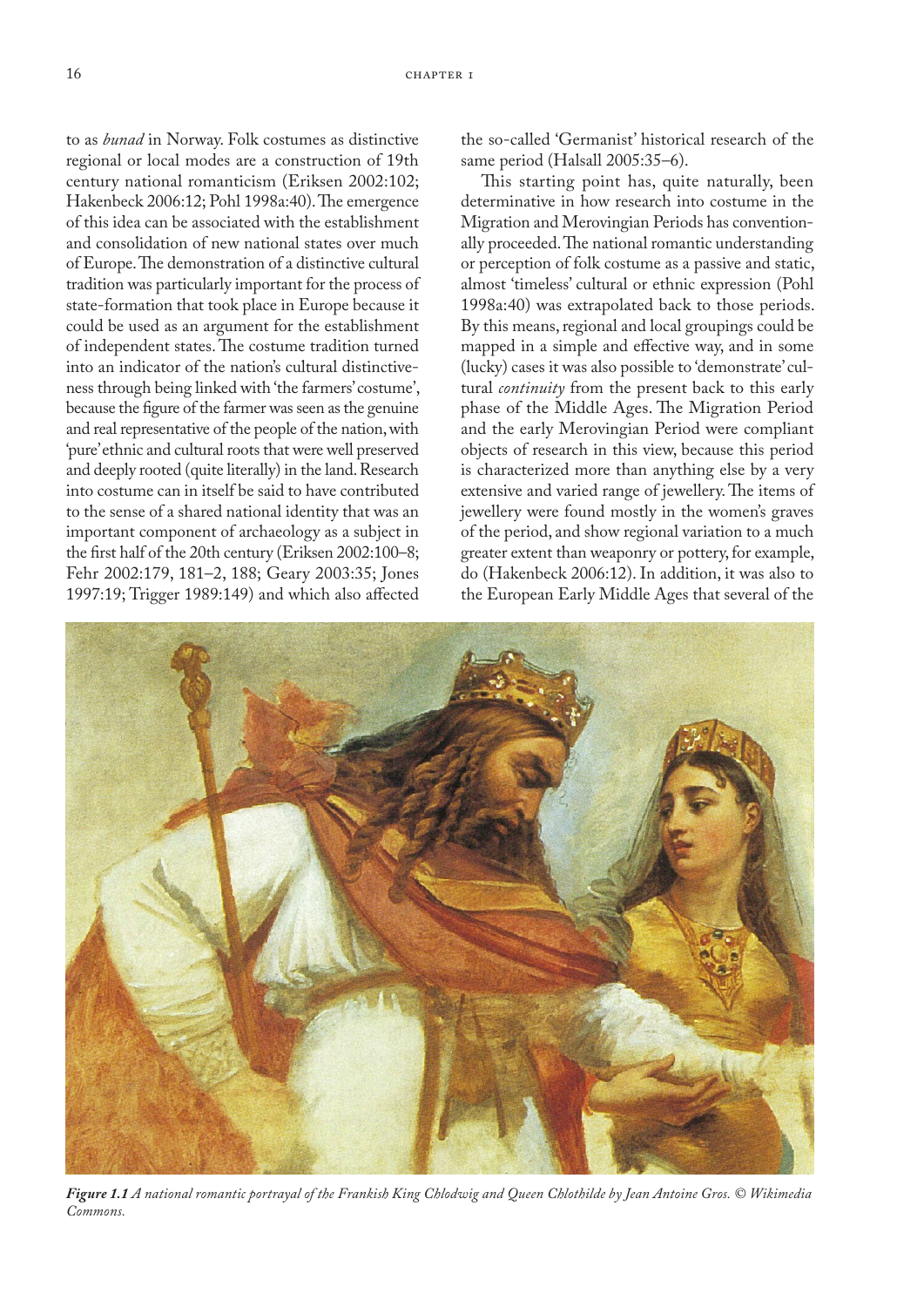newly founded European nation states looked for their particular cultural origins (Geary 1983; 2003; Hakenbeck 2006:1; Halsall 2005:35; Hills 2003:18–19) (Fig. 1.1)

The national romantic, ethnic idea of costume that was introduced to scholarship fitted very nicely with key topics, concepts and explanatory models in the culture-historical paradigm. Culture-historical archaeology can be said to have been particularly strongly shaped by an ethnographic tradition, the aim of which was to trace archaeological cultures or 'culture groups'. The 'culture groups' are usually understood to have been identical with ethnic groups or peoples, and migrations or cultural diffusion served as standard explanations of cultural change (Geary 2003:34–5; Myhre 1994:76; Olsen 1997:31–4; Trigger 1989:148–74). Given the fact that the range of jewellery of the Early Medieval Period stood out with such massive regional variation, dress-accessories or *costume* came to a considerable extent to replace the 'culture groups' in research into this period (Fehr 2002:195–6). The yoking of the concept of costume to ethnic grouping in this traditional line of research means that costume and/or the dress-accessories turn into the means for identifying Early-medieval peoples that are referred to in historical sources (Hakenbeck 2006:12). In this light, the study of costume has rather indirectly also brought archaeology to function as an instrument which confirms what the written sources claim about where various peoples were to be found in this period.

#### **1.2.2 Costume and ethnicity**

Implicit within the traditional style of costume study lies an essentialist view of ethnicity and cultural groupings. Ethnic identity is regarded as inborn, and determined by birth into a culture group. Ethnicity itself is formed and maintained through the norms and rules of the community which are passed on from generation to generation. Ethnic groups thus emerge as static, culturally unchangeable, and one-dimensional entities. Their cultural conformity is directly expressed in material culture, represented in this case by jewellery. Ethnic groups will naturally always preserve a cultural core or essence and therefore can be traced through relocations in space and back in time to a cultural 'point of origin'. This is an understanding of the phenomenon of ethnicity that nowadays mostly represents a long-past stage in most subjects within the humanities. This is also, on the whole, the case within archaeological scholarship concerned with the topic of ethnicity, where theories from social anthropology have been very influential. In particular an 'instrumental' understanding of ethnicity as it has

been explicated by, amongst others, Frederik Barth in the classic collection of papers *Ethnic Groups and Boundaries* of 1969 has set the tone for how this phenomenon is, on the whole, treated in archaeology.

How an instrumental conception of ethnicity alters our understanding of the relationship between costume, jewellery and ethnic groupings in relation to the traditional, essentialist perception of the phenomenon can be illustrated through Ian Hodder's ethno-archaeological study in the Baringo district of Kenya in *Symbols in Action* (1979). In this book, Hodder showed how different tribes in certain parts of Baringo used costume and especially ear-hangers as group markers and yet in other areas there were virtually no material differences between groups. The areas with the most conspicuous differences between the tribes were characterized by the greatest competition for resources, such as pasture, leading to rivalry between the ethnic groups. The degree of ethnic marking thus proves to be situation-dependent. It is also possible to change ethnic affiliation in this region by changing costume and jewellery. Hodder argued that such ethnic shifts take place in a situation of competition involving intense social stress in order to gain access to resources, because access is regulated by ethnic identity. Ethnicity thus also emerges as a means or an instrument that is used in order to achieve personal gain, and ethnic identity is something that can more or less be freely chosen by the members of a group. An important point, however, is that the ethnic groups remain in being even if individuals change group-affiliation.

In agreement with Barth and other 'instrumentalists', Hodder thus saw ethnicity as an aspect of social organization of a similar type to, and partially interwoven with, economic and political circumstances, amongst other things. Ethnicity is, in this view, a phenomenon that is particularly closely linked to situations of competition between culture groups. Ethnic identity involves the active maintenance of cultural boundaries in social interaction rather than the passive reflection of cultural norms ( Jones 1997:28). Even though this way of looking at ethnic groups has been criticised for representing them as nothing more than constellations of economic interests that are constituted by a collection of profit-oriented individuals and governed by a sort of peculiar, eco-functionalist logic ( Jones 1997:75–9), these ethnic studies show that there is no simple, one-to-one relationship between ethnic identity and material culture. This means, for example, that a particular set of jewellery does not necessarily directly represent the ethnic identity of the person wearing it as some 'biological' or 'inborn' identity, as was formerly assumed. Traditional archaeological identifications in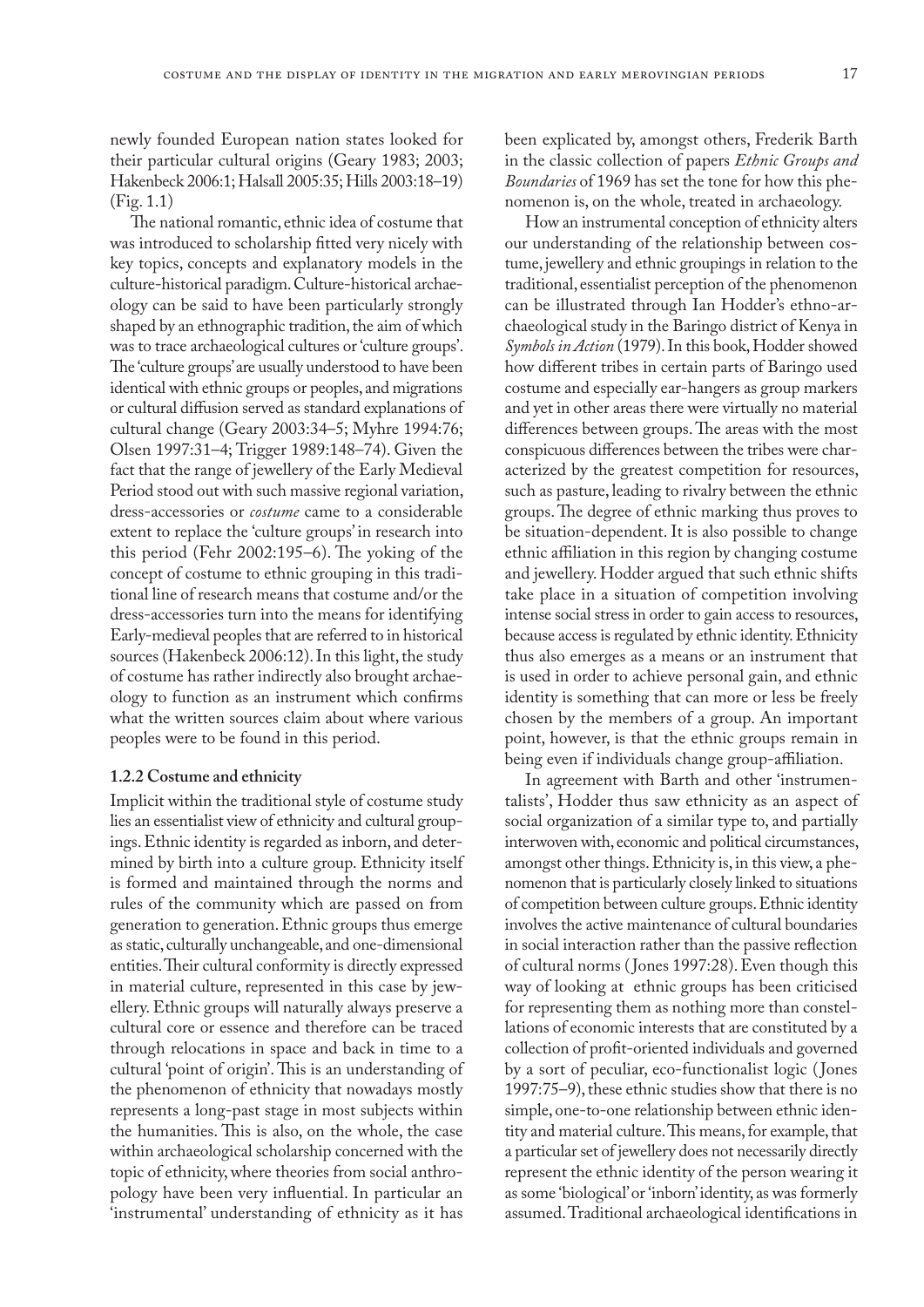which, for instance, an Alemannic dress-accessory automatically represents a historically one-dimensional entity and is inseparable from a 'biological' identity as 'Alemannic' can no longer be justified.

A related way of understanding ethnicity has also had considerable impact amongst historians who work on the European Early Middle Ages, and recurs in the same context in presentations of Early-medieval peoples or tribal federations as social constructs (e.g. Geary 1983; 2003; Halsall 1998; Heather 1998; James 1991; Pohl ed. 1998; Wolfram 1970). It is in particular supporters of what can be called the *ethnogenesis model* (cf. Ch. 8), often referred to as the *Vienna School*, who have been the spokespersons for this view of ethnic groups in the Migration Period. According to this model, the tribal federations appeared through peoples with different ethnic and cultural backgrounds coming together and forming new groupings. The ethnic identity of the federations is determined by the war-leader/king and by the ethnicity of the military elite. This takes place in connection with a political and social change within the Roman Empire in the West and the post-Roman world from around the end of the 4th century onwards. In a new political climate ethnicity turned into a political factor, and 'ethnic discourse' became 'the key to political power' (Pohl 1998b:1–2). Such an understanding of ethnic relations in the Early Middle Ages was introduced in *Stammesbildung und Verfassung: Das Werden der frühmittelalterliche Gentes* by Reinhard Wenskus (1961) and has dominated the historical view of the period since then.

In the *archaeology* of the Early Middle Ages, meanwhile, research concerned with ethnicity has carried on largely along the same lines as previously. This is perhaps particularly the case in the field of research dealing with costume as an ethnic marker, where a more traditional view of ethnicity has for the most part been retained (Effros 2004:167, 171–2; Fehr 2002:199; Gillett 2002a:3–4; Halsall 1998:151). The objective in many cases continues to be to identify or map ethnic categories that are mentioned in historical sources. Because of unfortunate associations and the misuse of archaeological 'ethnicity scholarship' under the Nazis, this field has also never been regarded as entirely 'clean'. Dress-accessories or costume are indeed treated primarily as expressions of Germanic culture, and terms such as Germanic people and Germanic culture have, in the wake of the Second World War, been regarded as if contaminated. Currently, then, the alternative term *barbarian* (in its original meaning as non-Greek and non-Roman) is commonly used rather than *Germanic* (Hakenbeck 2006:fn. 3; Kulikowski

2002: fn. 2; Näsman 2006:fn. 13). This has possibly been a contributory factor in the establishment of a less 'risky', or a politically neutral, approach in the study of costume: the reconstruction of dress (see, e.g., L. B. Jørgensen 1991). In this tradition the costume is, as a rule, only 'objectively' described, which leads to costume appearing static and passive. The focus is directed at reconstruction on the basis of archaeological evidence and on the classification of different styles of dress – e.g. Anglian, Anglo-Saxon or Alemannic (Christlein 1979:77–82; Owen-Crocker 2004; Vierck 1978a–c). Costume emerges from such works first and foremost as a social object, while its potential as a socially active factor is not investigated (Sørensen 2004:128, 133).

In addition to the points made above concerning unfortunate political associations, it seems, rather paradoxically, to be the availability of historical sources that is the main reason for the conservative approach to ethnicity in respect of costume history. The sources speak of different peoples, and the aim has been to rediscover these groups through material distinctiveness, such as different modes of dress. With a guidebook in hand the theoretical problems that have been grappled with in the study of ethnicity in a different archaeological context are simply by-passed, ignored or marginalized. The same appears to be the case with more recent research discoveries from sociology and social anthropology concerning the subject of costume as an ethnic or cultural marker (cf. Ch. 2.2). The close connection to the historical branch of research also appears not to have been accompanied by any high level of influence from theoretical developments within the discipline of history itself with regard to the study of Early-medieval peoples (cf. above). On the contrary, a general scepticism towards the use of costume and jewellery to identify ethnic groups can be detected amongst historians:

*… those objects (notably certain types of brooches, buckles or belt-fittings) which are most often seen by archaeologists as signifying 'ethnicity' are, unfortunately, not described as such in contemporary sources – and there is, therefore, considerable danger in putting 'ethnic' labels on any object (Wood 1998:299–300).*

Several British and Continental archaeologists seem also, in recent years, to have abandoned costume as a way into the pursuit of ethnic research (Effros 2004:170, 175; Fehr 2002). This position amongst archaeologists and historians who work on the European Early Middle Ages could, however, in my judgment, be seen as a case of throwing the baby out with the bathwater. Dress-accessories and costume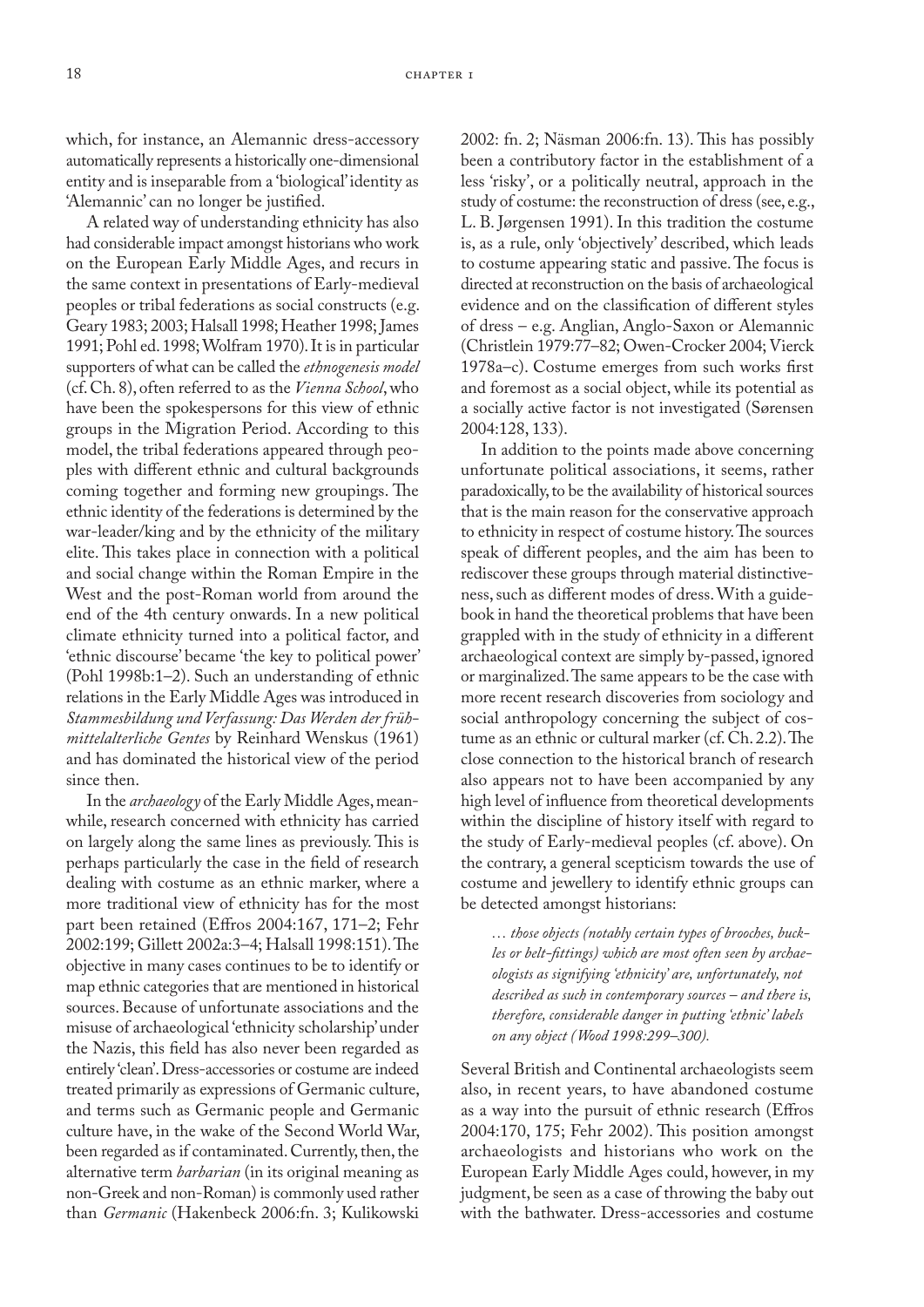do not have to be dismissed entirely as a source of information on ethnic relationships even if earlier interpretations are no longer tenable. The Austrian historian Walter Pohl is also rather more moderate in his self-distancing from the 'ethnic costume issue' in archaeology:

*The question of archaeological evidence for costume and its possible ethnic connotations cannot be discussed adequately here. Historians should just be warned not to take the interpretation of grave finds as an alternative shortcut to 'hard facts', which they have become used not to expect from their texts (Pohl 1998a:42).*

There are also a number of exceptions to the traditional ethnic interpretations of costume in European Early Medieval Archaeology, and the developments of recent years indicate that there is a trend which is bringing about a change of direction in the field. A number of recent archaeological studies comprise research into the dress-accessories of this period on the basis of a more up-to-date understanding of the phenomenon of ethnicity. John Hines (1993a; 1994; 1995), for example, shows how clasps were actively used in the construction of a new English Anglian group in the Migration Period. This happened through wrist-clasps becoming a component in a 'national dress of Anglian England' (Hines 1993a:92). The use of a common costume is, in Hines's view, a reflex of a conscious desire for a shared group identity. Lotte Hedeager (2000) shows how Scandinavian zoomorphic decoration on, inter alia, relief brooches, and gold bracteates with designs derived from the world of Nordic mythological ideas, were used in the formation of a distinct political, ideological and cultural identity for the elite amongst different groups or peoples on the Continent and in England in the Migration and Merovingian Periods. The focus in the more recent studies lies on the use of jewellery and/or costume in the construction or formation of ethnic and social groupings. Costume emerges from these works as an active element in social interactions or negotiations between different social and ethnic groups (e.g. Geake 1997; Hakenbeck 2004; 2006; Hedeager 2000; Hines 1993a; 1994; 1995; Martin 2015; Røstad 2001; 2003). This alternative perspective shows that the field of scholarship concerning costume and ethnicity has the potential to produce new insights into cultural and ethnic relations in the Early Middle Ages of Europe.

### **1.3 JEWELLERY AND GROUP IDENTITY IN THE CONTEXT OF SCANDINAVIA 1.3.1 Costume and cultural groupings in the**

# **Migration and Merovingian Periods in Scandinavia**

The ethnographic tradition that has occupied so firm a place in the archaeology of the Migration Period in Europe has not played so determinative a role in scholarship concerned with the Migration and Merovingian Periods in Scandinavia. In respect of Norway, this is undoubtedly at least partly due to the fact that it has been the Viking Period, the age of the 'unification of the kingdom', which has played the role of the first cultural stage of the Norwegian nation state (Myhre 1994:76–94; Opedahl 1998:35–7). The preceding Migration and Merovingian Periods have consequently received less attention in terms of the nation's 'ethnic roots' in Norway than is the case on the Continent. Nor have these periods been 'privileged' in Danish archaeology<sup>2</sup> as a special period of history in respect of archaeology's contribution to the formation of Danish national identity. The Viking Period has been important in Denmark as well, but in fact it is more or less the *whole* of prehistory that has been characterized as 'Danish' and has acquired significance in the modern Danish self-perception (Jones 1997:6; Kristiansen 1989:187–91, 202–13). The Migration Period and early Vendel [= Merovingian] Period have, by contrast, played a more central role in the case of the evolution of the Swedish nation state. Concurrently, also other periods of prehistory and history, and arguably here again especially the Viking Period, have been important in the formation of a Swedish national identity. It is particularly the *Svear*, the Mälar region, and the burial mounds at Gamla Uppsala and the significance of this centre in the Viking Period that have been the principal objects of attention (Bennett 1987:5; Hyenstrand 1996:9–20, 89–91; Pettersson 2005; Svanberg 2003:53–9).

It has also been important in the context of Scandinavian nation-building, and perhaps particularly in the case of Norway – since Norway had to struggle to become an independent state – to emphasize a distinct but nonetheless common ethnic and cultural past. This led, to a certain extent, to an under-communication of archaeological research which indicated that there were several ethnic or cultural groups within the areas which formed the territory of the three Scandinavian nation states (Myhre 1994:76–94; Olsen 1986; Opedahl 1998:35–7). The dress-accessories of the Migration Period, with their marked regional variance and yet trans-regional distribution patterns

<sup>2</sup> The Migration and Merovingian Periods are in Danish archaeology called the Early and Late Germanic Iron Age respectively.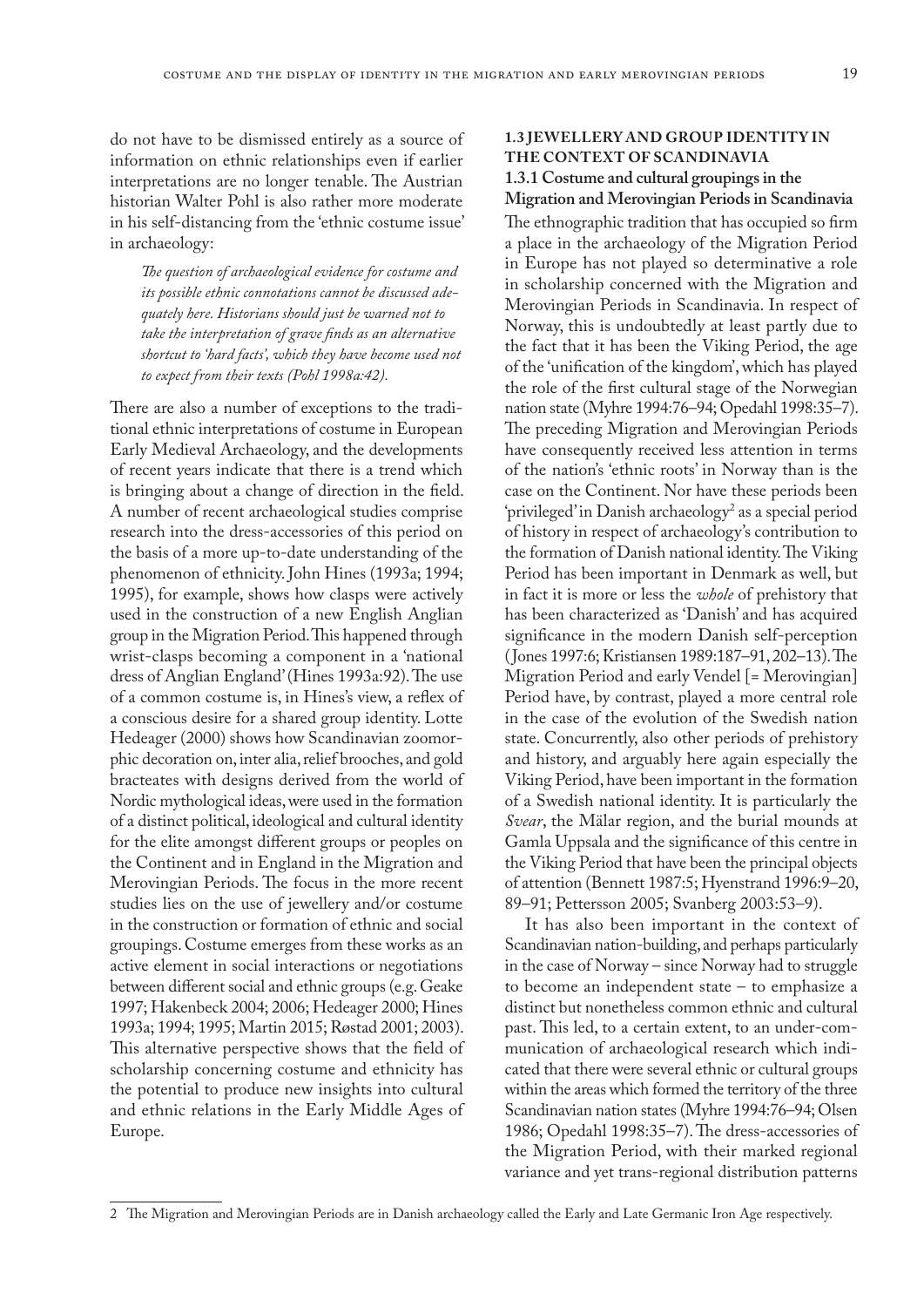across the national boundaries within Scandinavia, have probably not been regarded as an ideal object of research in this light.

Using costume as a marker and reflection of cultural group-affiliation in the Migration and Merovingian Periods has likewise not been a prominent topic in relation to Scandinavia. A supplementary reason for this is probably the fact that historical sources which could serve as a basis for traditional archaeological 'identifications' of regional costumes are conspicuous by their absence. In *Getica*, composed by the Ostrogothic author Jordanes in the mid-6th century, we do in fact encounter a variety of peoples within Scandinavia, such as the *granii*, *augandzi*, *rugi*, *eunixi*, *taetel*, *arochi*, *ranii*, *screrefinnae*, *gauthigoth*, *ostrogoth*, *suehans*, *dani* and others (Hedeager and Tvarnø 2001:267–71; Myhre 1987a:186–7; 1991:15; Solberg 2000:162–3). Some of the same peoples also find a place in the contemporary Byzantine author Procopius's (2006) *History of the Wars*, VI.xv (Hedeager and Tvarnø 2001:271). In two Old English poems, *Widsith* and *Beowulf*, which may originally have been written down as early as c. AD 600–700 and c. AD 700–800 respectively (Chambers 1912; Malone 1962:112–16; Swanton 1997:2–3; Neidorf ed. 2014; Neidorf 2018; but cf. Chase ed. 1980; Niles 1999:173, 193 for arguments for a later dating of the poems), a range of Scandinavian peoples appear: for instance the þrowendas, corresponding etymologically with the Old Norse þrøndr and modern Trønder (Noréen 1920:47), Jutes, Danes, Svear, Geats and others. These Continental and Anglo-Saxon sources that refer to the area of Scandinavia are, nonetheless, too imprecise in their localization of specific population groups to have been of much help in undertaking identifications comparable with those conventionally produced on the Continent and in England (Ringtved 1991:97). Through an intensive phase of place-name research in the second half of the 19th century and into the 20th century, however, the attempt was made to locate several of the peoples or tribes that are referred to in these sources (and in a description in a rather earlier documentary source: the Greek astronomer, geographer and mathematician Claudius Ptolemaus, of the 2nd century AD) around Scandinavia (e.g. Noréen 1920; Olsen 1905; 1915:282–5; Svennung 1964; 1965; 1967; 1972; Svensson 1918; 1919). Although the debate was lively and comprehensive, the result of the mapping remains

doubtful. Anton Brøgger (1925:186) critiqued it in the following way (translated):

*For anyone who is not a philologist, the many years of scholarly discussion of the 27 tribal names [in Jordanes] will not infrequently look completely misconceived. Spellings and roots are introduced or removed in order to make the names fit with what are often very local terms.*

He sums up the place-name discussion by observing that 'even … plausible conjectures are, and remain, no more than conjecture' (Brøgger 1925:188).

A number of the associations involving the names have, however, seemed so convincing that they have 'put down roots' and are, for the most part, accepted within archaeological scholarship as reasonable inferences on the location of specific groups (see, e.g., Shetelig 1925:163–4, 176–7). This is the case, for instance, with the location of the Danes in Denmark, the Svear in central Sweden, and the Geats/Gautar in Götland.3 Similarly, the location of the *alogii*/*háleygir* in Hålogaland, the *augandzi*/*egder* in the provinces of Agder, the *rugi* or *ryger* in Rogaland*,* the *granii*/ *grenir* in Grenland in Telemark, and of the (*screre*) *finner* – the Saami – in northern and central areas of the Scandinavian peninsula appears sound on the basis of Norse terminology and surviving place-names. These localizations are also in many cases supported by the fact that the terms recur in administrative divisions from medieval Scandinavia (Callmer 1991; Hyenstrand 1996:134–7; Myhre 1987a:186). Several of these tribal names and place-names have, over time, also been linked to archaeologically defined centres (see, e.g., Callmer 1991; Hedeager 1992a; Myhre 1987a; Ramqvist 1991). But little attention has been paid to dress-accessories in these studies.

The information about, amongst others, Danes, Jutes, Geats and Svear has, through its ready linkage with historical groups and modern place-names, created a potential starting point for distinguishing regional groups through costume habits. In that respect, however, the archaeological evidence has largely let us down. Dress-accessories are found primarily in women's graves but the burial practice in southern Scandinavia in this period involves few such artefacts, while in central Sweden cremation is the dominant rite of the Migration Period. It has, as a result, been difficult to define special sets of dress-accessories

<sup>3</sup> There has, however, been some debate over whether the historical Gautar should be placed in Götland or on Gotland (Gräslund 1993:196–200; Hyenstrand 1996:51–2; Svennung 1965:27–31).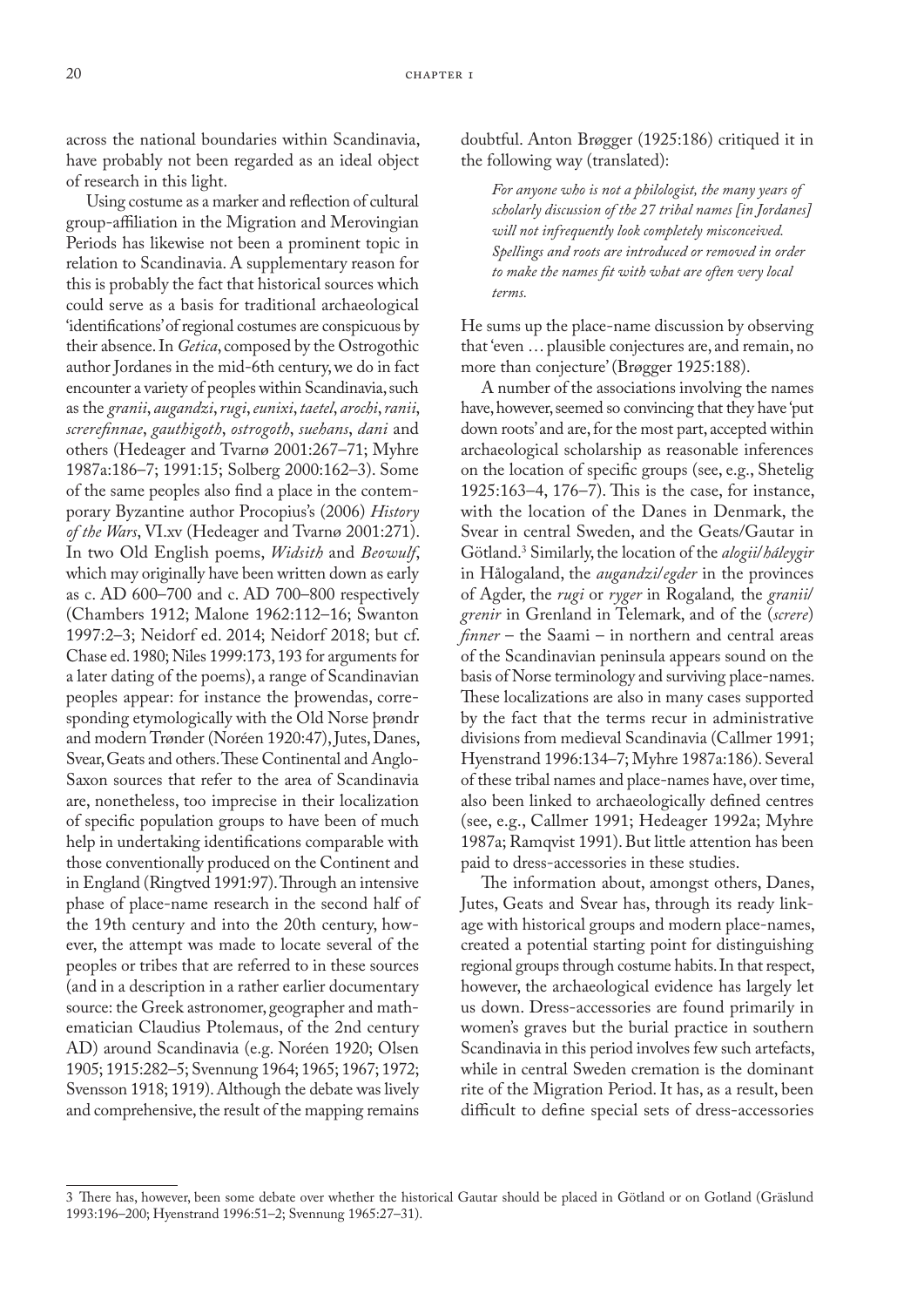or costumes for these areas.4 While northern, western and south-western Norway alike are characterized by rich collections of dress-accessories from the Migration Period, the inland areas of most of Østlandet (south-eastern Norway) and Trøndelag are, like north-western Sweden, almost void of finds for some of the period. Such major regional differences, within what in a national perspective is Norwegian territory, may well have also contributed to the fact that traditional archaeological identification of peoples on the basis of distributions of jewellery has not become so influential in Scandinavia as it has on the Continent. Moreover many of the finds of dress-accessories in Scandinavia are from graves that were not excavated by trained archaeologists, so that both the find-circumstances and the finds made are only partially preserved, while the large row-grave and inhumation cemeteries with well-preserved skeletons that are found on the Continent and in England are absent here. All this helps to make studies of costume in the Scandinavian context problematic.

Even though no distinct field of research into costume as an expression of cultural and/or ethnic group-affiliation in the study of the Scandinavian Migration and Merovingian Periods has been established on a similar basis to what is found on the Continent and in England, Scandinavian jewellery from this period has nevertheless been recognized as culturally and/or ethnically symbolic (e.g. Hansen and Olsen 2004:74, 106; Hougen 1936; Nielsen 1991; Åberg 1953). In *Den historiska relationen mellan folkevandringstid och vendeltid* ([*The Historical Relationship between the Migration Period and the Vendel Period*], Nils Åberg (1953:156–66) used, inter alia, equal-armed brooches of the Vendel/Merovingian Period to demonstrate the extent of the area inhabited by the Svear in central Sweden, and as evidence of their occupation of other areas, in south-eastern Finland and Åland (Arrhenius 1999:135). Karen Høilund Nielsen (1991) has interpreted the chronological and geographical distribution of selected southern Scandinavian dress-accessories as a reflex of the Danes' political expansion in the course of the Merovingian Period. Bjørn Hougen (1936:22–34) wrote under the heading '6th century: the face of the tribes' that local and regional variants of Style I on, inter alia, relief brooches of the Migration Period reflect the extent

of various 'Norwegian' tribal groups that are referred to by Jordanes, including the Ryger and the Egder. In these interpretations, however, the historical sources continue to supply the backdrop, and the relationship between jewellery/costume and ethnicity or cultural group-affiliation is not questioned.

In so far as dress-accessories are assessed as ethnic markers, it is especially the perception of the jewellery as Germanic or Norse as opposed to Saami that has dominated discussion in the north of Scandinavia (see, e.g., Hansen and Olsen 2004:74, 106; Sjøvold 1962; 1974; Zachrisson 1997). The relationship between jewellery and costume, and possible sub-divisions within the Germanic and Norse populations, conversely, have received little attention. Although several scholars have noted or shown that there is regional variation in the range of dress-accessories found in Scandinavia (e.g. Hines 1993a; Meyer 1935; Näsman 1991a; Ramqvist 1991; Reichstein 1975; Ringtved 1988a; 1988b; Waller 1996), jewellery and costume as expressions of ethnic or cultural assertion have not been selected as the specific subject of studies. While one reason for this may be the absence of a reliable and clear documentary 'mapping' to start from, another may be rooted in the fact that the distribution maps of the dress-accessories are extremely complex. There are also relatively few super-regional studies which systematize the regional variation within the jewellery beyond the distributions of individual artefact-types, and more such studies would certainly make the picture much clearer (Arrhenius 1995a:90). Usually, the range of jewellery from a limited area or region is isolated and treated on its own (e.g. Arrhenius 1960a; Bennett 1987; Gudesen 1980; Helgen 1982; Sjøvold 1962; Vinsrygg 1979; Waller 1996; Ørsnes  $1966$ ,<sup>5</sup> which has led to a situation in which the cumulative distribution pattern has been difficult to access. In these circumstances, it has not been easy to pick out potentially distinctive assemblages of dress-accessories or costumes for particular regions. Ulf Näsman (1991a:324), for example, has claimed that even though the whole area of Scandinavia can be divided up into four regions in the Migration Period on the basis of dress-accessories and gold bracteates (i.e. Norway, southern Scandinavia, a region to the west of the Baltic, and one region around the Gulf of Bothnia),

<sup>4</sup> The cemeteries of Sejlflod and Hjemsted in Jutland form an exception because they have large numbers of well-furnished inhumation graves (Ethelberg 1987; Nielsen 2000). The excavation and publication of these sites, however, has only quite recently been completed, and the finds of dress-accessories from them has, as a result, not become significant in a traditional archaeological identification of Jutes or a 'Jutish' costume.

<sup>5</sup> Nielsen 1991 is an exception.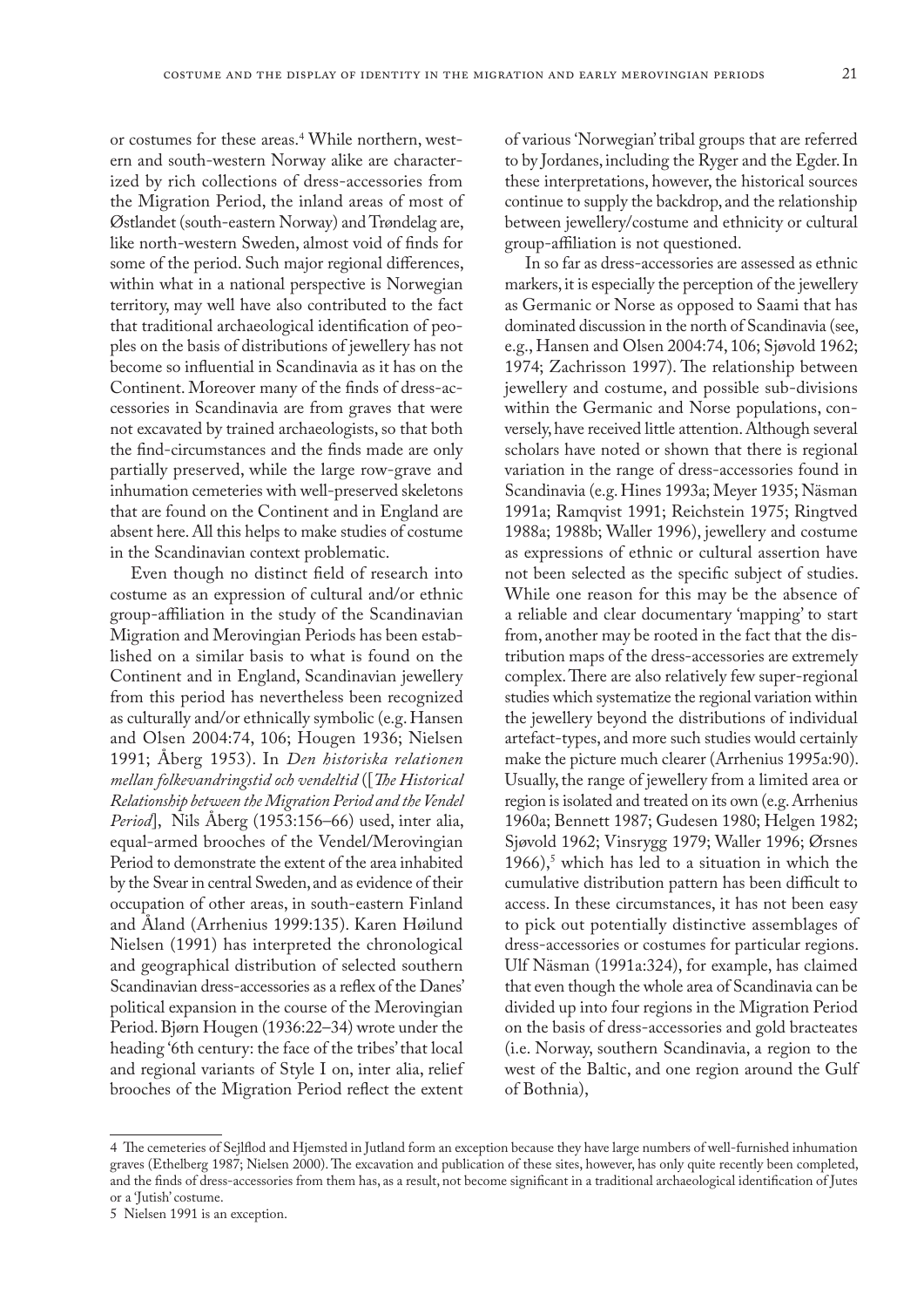*… [the distributions of different variants of style and types of jewellery] overlap one another to such an extent that it is impossible to use the folk costume of later periods as an explanatory template for some suggested marking of ethnic affiliation in Iron-age society…*

For a range of reasons, then, the linkage of peoples, jewellery and costume in the Migration and early Merovingian Periods has not been given the same attention in the context of Scandinavia as it has in other parts of Europe. The field of archaeological research on jewellery, costume and cultural identity in Europe, moreover, has, as noted above, appeared as a conservative and fossilized 'throwback' of the culture history paradigm. The traditional research objectives and methodology which have been pursued in this field have often been regarded as more or less out-dated in the processual context of the 1960s and 70s and its post-processual successor from around 1980 onwards. Since it had not proved possible to establish a field of 'costume' in Scandinavian archaeology within the tradition of culture history while such a development was taking place in British and Continental archaeology, it was inevitable that no attempts would be made to develop this field within Scandinavia in light of those more recent theoretical paradigms either. This sort of research has, by contrast (as already noted), been critiqued and problematized by different groups of scholars on the basis of the theoretical implications that reside within the traditional interpretations. With the fading of culture-historical archaeology, the field seems, as a result, to have remained in a theoretical 'blind alley' for a long time, and the unfortunate associations with nationalist (and to some extent even fascist) trends that have been considered above have also done nothing to help this topic appear as an appealing subject of research.

### **1.3.2 The reconstruction of costume, and costume as a zone of social symbolism**

In Scandinavian archaeology, reconstructions of the costume of the time are, despite everything, persistently recurrent in Migration and Merovingian Period scholarship (Blindheim 1947; Dedekam 1926; Hofseth 1998; Jørgensen 1992; Kristoffersen 2006; Munksgaard 1974). The focus has, as a rule, been on technical details of the dress, such as how the dress-accessories and the fabrics were combined and fastened. The costume frequently appears in this light as something 'detached' from an ethnic and cultural context. In some cases there are classifications of regional costumes (Bennett 1987; Jørgensen 1994a; Waller 1996). An example

of this is Lars Jørgensen's overview of Scandinavian costume in the Migration and Merovingian Periods under the entry for 'Fibel und Fibeltracht' ['Brooch and brooch-costume'] in the *Reallexikon der germanischen Altertumskunde* (1994a:528–36). This survey reveals that there are regional differences within Scandinavia, but the differences are not seen in connection with cultural groupings, and the relationship between the entities is not taken up as an issue. The objective of these works has rather been the simple description of regional costumes. Such neutral and 'objective' research goals probably also fitted better with the objectivist research ideal that was dominant in postwar archaeology.

Although costume in this line of research is frequently presented as a social object in so far as it reflects the social status of the wearer, it is still, on the whole, left looking rather as if it is ethnically and culturally 'neutral'. Questions that are explored in connection with the reconstructions of costume beyond matters of technical detail and methods of production are concerned principally with the issues of to what extent the textiles and the dress-accessories were locally produced or imported, the quality of the fabrics and the fasteners, and the extent to which fabrics and jewellery represent traded goods etc. There is, as a rule, little attention paid to symbolic aspects of the costume, except insofar as it might represent the social status of the wearer. Jutta Waller (1996) went a little further in an examination of regional or local costume traditions in the eastern Mälaren area in connection with her analysis of the distribution of various types of dress-pin. She argued that there were two distinct 'culture zones or traditions' in respect of combinations of dress-accessories in this area, respectively Migration-period and Merovingian-period traditions. Waller (1996:140), however, regards the two costume traditions as partly contemporary. She argues that in the Migration Period different social classes are reflected in the costume-assemblages, and she demonstrates that certain types of dress-pin are characteristic of specific age and gender categories (Waller 1996:123–7, 140).

Ulla Mannering (2006) has investigated the relationship between costume textile finds and contemporary pictorial representations of Migration-, Merovingian- and Viking-period dress. In this context she has studied chronological, regional and social differences in dress from iconographic images on, amongst other things, bracteates, jewellery, pressed foils and gold foil figures (*gullgubber*). She shows that there is a degree of regional variation within Scandinavia in the Merovingian Period in that there are different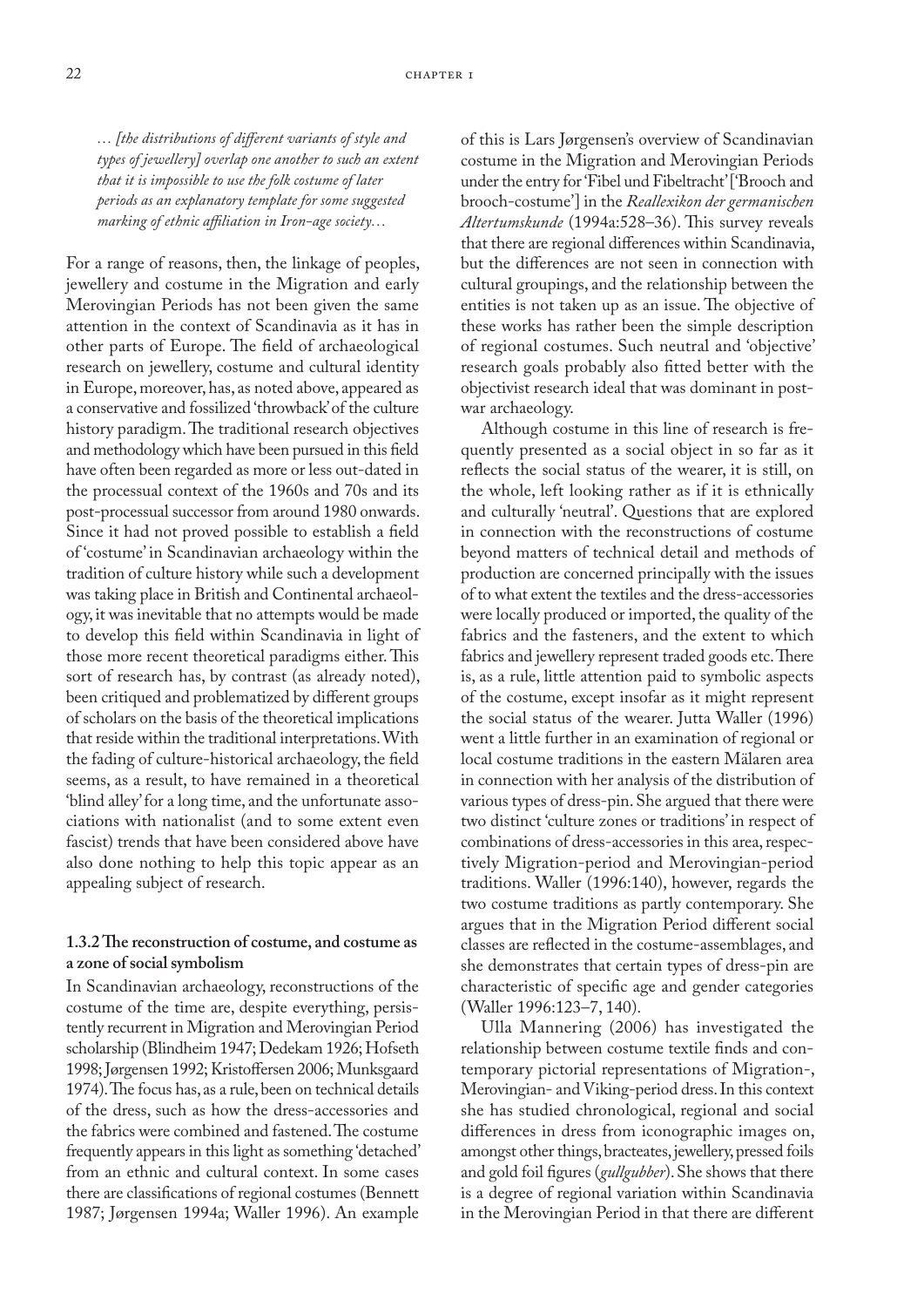preferences in respect of specific garments or the composition of the costume in Norway, Sweden and Denmark respectively (Mannering 2006:111–12). She also argues that throughout the period there is greater variance within male costume than female, and believes that this is linked to a more differentiated approach to men's dress than to women's (Mannering 2006:223). The potential of the costume as a socially active element, however, does not usually emerge from these and other comparable studies, as they are concerned primarily with dress as a *reflex* of social structure.

With the introduction of contextual archaeology in the 1990s, meanwhile, the mutual interconnectedness of material culture and social practice came into focus (Olsen 1997:207–18).6 The range of research concerned with costume in the Migration and Merovingian Periods consequently took on a new dimension, and opened up as a relevant and exciting field for Scandinavian archaeology. Siv Kristoffersen (2000:107–12), for instance, has investigated the composition of sets of jewellery in southern and western Norway by looking at how relief brooches were worn, and which other types of jewellery they were combined with. She believes that different combinations probably represent different regional costumes. Kristoffersen (2000:209–12) also argues that the development of a distinctly Germanic animal art, Style I, which is found on both relief brooches and weaponry, amongst other things, is interpretable in terms of a need to express new identities that stand apart from the Roman. She notes that there are clear common Germanic elements in Style I, but that this zoomorphic style changes in the course of the Migration Period to take on a more local character. Through this development, she suggests, the style functions to make manifest affiliation, alliances and ties of commitment. Kristoffersen (2000: 130–45) also shows how elements of costume and style participate in the formation of different social hierarchical identities, including that of the 'lady of the house'. The female costume involving jewellery signalled political marriage connections by expressing the woman's (foreign) origins. She interprets the use of Style I decoration on weaponry as an expression of the fact that this style variant also contributed to the construction of a super-regional 'warrior identity'. Lise Bender Jørgensen (2003) has examined male dress in the Migration Period in a similar way as socially meaningful, and demonstrates the likelihood that a particular costume can be linked to a multifaceted role

as war-leader and shaman, or as Óðinn's bear-warrior, the berserkr.

It is first and foremost different social roles and social identity that have been considered in more recent studies, while costume as an expression of regional, cultural and/or ethnic identity has not been discussed so much in connection with Scandinavia. A partial exception is Hines's (1993a) previously cited study of clasps. In his studies of dress-accessories from the Migration Period, Hines (1984; 1986; 1993a; 1993b; 1997) has generally concentrated upon the distribution and use of various 'Scandinavian' types in England. In the case of clasps, an artefact-type that occurs widely in both Scandinavia and England, he has argued that in addition to participating in the formation of an Anglian identity in England they also function as a cultural marker of a common identity which cuts across political divisions in the Migration Period (Hines 1993a:93). Not only clasps but also several other forms of dress-accessory, such as cruciform brooches and relief brooches, are found not only across Scandinavia but also in England and on the Continent. All of these artefact-types serve as ethnic markers on the Continent and in England (Hawkes 1982:70; Hedeager 2000; Hines 1984; 1993a; 1994; 1997; Martin 2015; Røstad 2001; 2003). In light of this fact, it appears quite logical to ask whether the jewellery could also have been used to communicate cultural and/or ethnic identity in the regions of present-day Norway and Scandinavia in this period.

### **1.4 JEWELLERY, COSTUME AND THE MANIFESTATION OF CULTURAL AND ETHNIC IDENTITY IN SCANDINAVIA: THE KEY QUESTIONS**

Recent theoretical currents influenced by anthropology and sociology (amongst other disciplines) have concurrently contributed to the creation and growth of new perspectives concerning the phenomenon of ethnicity and the relationship between ethnicity and costume in the European Early Middle Ages (Ch. 1.2.2). These fresh perspectives have, however, been applied primarily to the evidence of Continental or English dress-accessories (Hakenbeck 2004; 2006; Hedeager 2000; Hines 1993a; Lucy 2005; Martin 2015; Røstad 2001; 2003) while Scandinavian finds have not been the subject of similar investigation. The application of new theories to the evidence from the

<sup>6</sup> The term 'contextual' can be debated, as this term is regularly associated with Hodder's (1986) Contextual Archaeology. The term is used here in the wider sense of interpretations that particularly stress the relationship between material culture/social structure and social practice in a given context.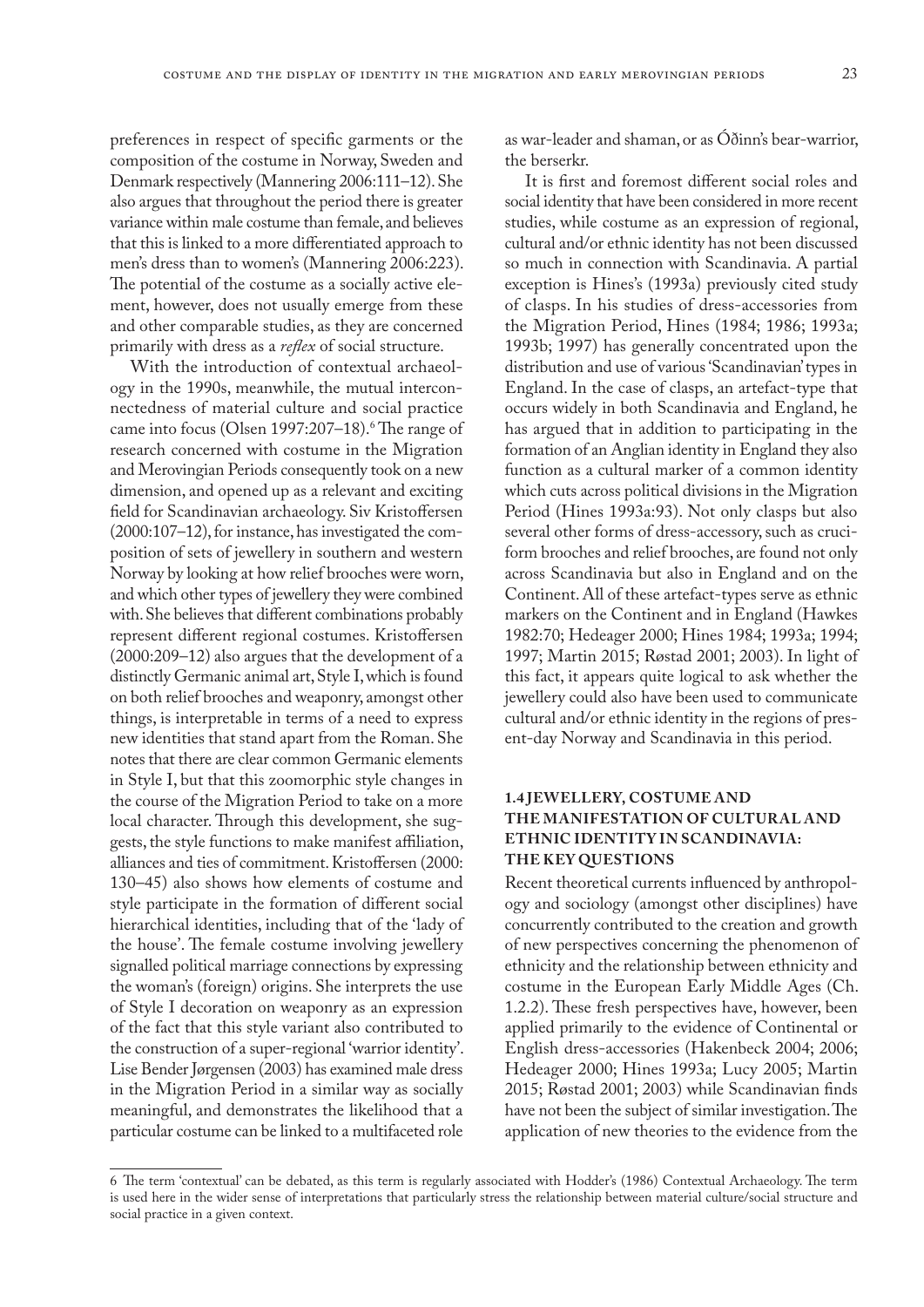Migration Period in Scandinavia should therefore be able to yield hitherto unrecognized aspects of the use of jewellery as an expression of cultural and/or ethnic group identity in this area. The meeting point between the up-to-date approaches to costume on the Continent and in England, together with scholarship on costume as social practice in the social sciences, where dress is viewed as actively participating in social interaction (cf. Ch. 2.2), will, in my view, produce a fruitful basis for the study of ethnic and/or cultural identity in the context of Scandinavia. Through the understanding of jewellery and clothing as a field for communication within society that both shapes, and is shaped/influenced by, human interaction, dressaccessories can be investigated as a medium used to articulate and negotiate identities at several levels.

The starting point for the study of potential cultural and ethnic groups in Scandinavia through the distribution of jewellery is two-fold. In the first place, there are, as noted, several types of dress-accessory which function as 'ethnic' markers in Continental and English contexts and which are also found in Scandinavia. It is logical, therefore, to posit that these may have had a similar function here. In the second place, there are indications that there were different ethnic and/or cultural groupings in the Migration and Merovingian Periods in the North just as was the case elsewhere in Europe. As I have discussed above, Scandinavia is referred to in some contemporary Continental and Anglo-Saxon documentary sources, where, amongst other things, several different 'Scandinavian' peoples are named. Although these sources come from areas far from the regions of Scandinavia they purport to talk about, making it difficult to prove their historical credibility, they do reflect a contemporary Scandinavia that was characterized by regional and social constellations. This implies that the circumstances in Scandinavia were similar to those elsewhere in Europe at this date (see also Hyenstrand 1996:73; Ringtved 1988a:97).

On the basis of this juxtaposition or 'merger' of Scandinavian, Continental and English situations as they can be perceived through historical and archaeological evidence, the distributions of selected Scandinavian dress-accessories of the Migration Period and the early Merovingian Period will be examined under the hypothesis that they represent manifestations of different ethnic and/or cultural groups articulated through the use of a costume that was principally worn by women. The costume is viewed, in this context, as actively participating in the (re)production of different forms and levels of cultural and/or ethnic group identity. In other words, the dress or the jewellery was playing an active role in ethnic and cultural

discourse of the time. Changes in the distribution of costume evidence during the Migration Period and at the transition to the Merovingian Period reflect, in this perspective, changes in the manifestation of cultural and/or ethnic group identity. Spatial overlaps in the distribution of types (cf. the quotation from Näsman, Ch. 1.3.1) can be viewed through a multidimensional concept of ethnicity as potentially divergent statements of cultural belonging. In the study of the jewellery, therefore, particular importance is attached to revealing chronological changes and synchronous overlaps in costume display over time.

The objective of the study can be summarized as follows:

- To examine how selected types of dress-accessory are used to (re)produce, disseminate and negotiate cultural and/or ethnic identities at a range of levels, by studying the geographical, chronological and contextual distribution of the artefacts.
- To examine the role of jewellery in social interaction by studying what changes take place in respect of the use of dress-accessories during the Migration Period and at the start of the Merovingian Period, and how the jewellery participates in or contributes to, and simultaneously is influenced by, social change in the period in question.

#### **1.5 THE STRUCTURE OF THE BOOK**

In Chapter 2, I introduce the theoretical framework that forms the premises of my treatment and interpretation of selected types of jewellery from the Migration and the early Merovingian Periods. This chapter includes a more detailed account of the relationship between *costume* and *cultural or ethnic identity* as entities. Guidance is also provided in this chapter for the subsequent presentation of the jewellery evidence and how this will be handled. Since a relative dating of the individual types of dress-accessory and their sub-types is important for the study of the chronological distribution pattern, a chronological framework for the period under examination is introduced in Chapter 3. The artefactual evidence is presented in Chapter 4, and the geographical and contextual distribution of the dress-accessories is analysed. Particular importance is attached to the examination of changes in the occurrence of specific jewellery-types within the period in question. A summary overview of the distribution patterns revealed follows in Chapter 5. In Chapter 6, the mechanisms surrounding the use of jewellery as ethnic and/or cultural markers are studied in greater detail, accompanied by an interpretation